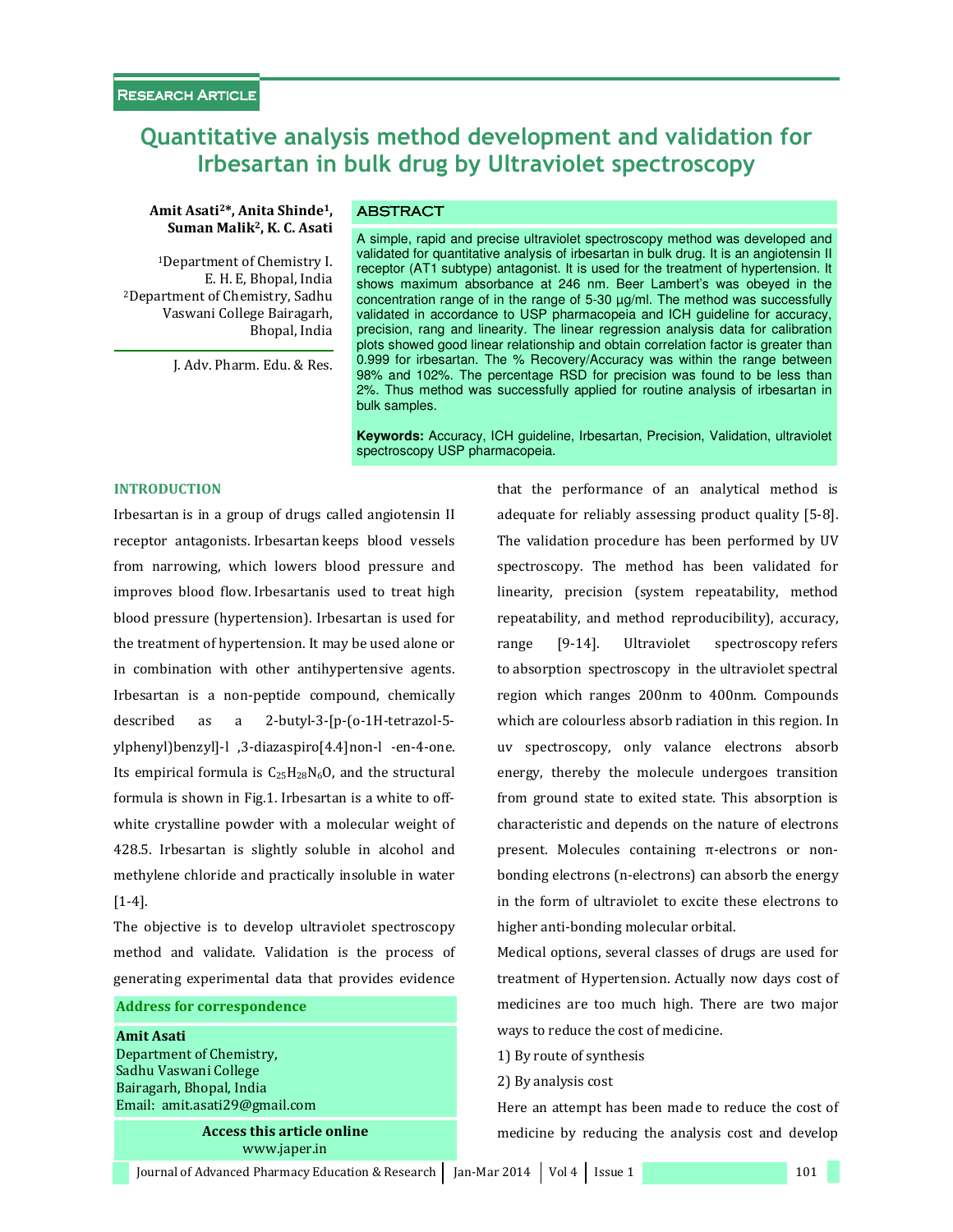such type of analytical method in which, there is Minimum solvent consumption, reduced analysis time, chemicals and reagents which are used in the method are cheap and easily available. So the purpose of my research works to develop the analytical method for anti-hypertensive pharmaceutical drugs by ultraviolet spectroscopy and validate these methods with the guidance of United state Pharmacopeia (USP) and International Conference on Harmonization (ICH).

#### MATERIALS AND METHODS

#### Chemicals and Reagents and instrumentation:-

Pure samples of irbesartan were obtained as gift. LC grade Methanol was purchased from Merck Company Mumbai. The analysis of the drug was carried out on a shimadzu uv-2450 uv-vis spectrophotometer with single beam mono chromator. Irbesartan shows maximum absorbance at 246 nm. Beer Lambert's was obeyed in the concentration range of in the range of 5- 30 µg/ml.

#### Standard solution Preparation:-

Stock A:-Accurately weigh and transfer 25mg of irbesartan working standard into a 100mL volumetric flask, add about 70mL of diluent and sonicate to dissolve it completely and make volume up to the mark with the same.

5ppm solution: Take 1mL of the above A solution into a 50mL volumetric flask and dilute up to the mark with diluent.

10ppm solution: Take 2mL of the above A solution into a 50mL volumetric flask and dilute up to the mark with diluent.

15ppm solution: Take 3mL of the above A solution into a 50mL volumetric flask and dilute up to the mark with diluent.

20ppm solution: Take 4mL of the above A solution into a 50mL volumetric flask and dilute up to the mark with diluent.

25ppm solution: Take 5mL of the above A solution into a 50mL volumetric flask and dilute up to the mark with diluent.

30ppm solution: Take 6mL of the above A solution into a 50mL volumetric flask and dilute up to the mark with diluent.

Assay of irbesartan sample:- Accurately weigh and transfer equivalent to 25mg of irbesartan sample into a 100mL volumetric flask, add about 70mL of diluent and sonicate to dissolve it completely and make volume up to the mark with the same. Further pipette out 4mL of the above stock solution into a 50mL volumetric flask and dilute up to the mark with diluent. Obtain solution concentration was 20μg/ml. absorbance of irbesartan was measured. Calculate % Irbesartan by following formulae.

## Calculation

$$
(A-I)
$$
  
**Irbesartan** (%) = 3.1000  
S X C

Where,

A = Absorbance of Irbesartan in sample I = Intercept value obtained from linearity curve S = Slop value obtained from linearity curve  $C =$  Concentration of Irbesartan in sample (mg/ml)

#### Results and Discussion

Method validation: The objective of the method validation is to demonstrate that the method is suitable for its intended purpose as it is stated in ICH guidelines. The method was validated for linearity, precision (repeatability and intermediate precision), accuracy, specificity, stability and system suitability.

Linearity:- The linearity of an analytical procedure is its ability to elicit test results that are directly, or by a well-defined mathematical transformation, proportional to the concentration of analyte in sample within a given range. It should be established initially by visual examination of a plot of signals as a function of analyte concentration of content. If there appears to be a linear relationship, test results should be established by appropriate statistical methods (e.g., by calculation of a regression line by the method of least squares). In some cases, to obtain linearity between the response of an analyte and its concentration, the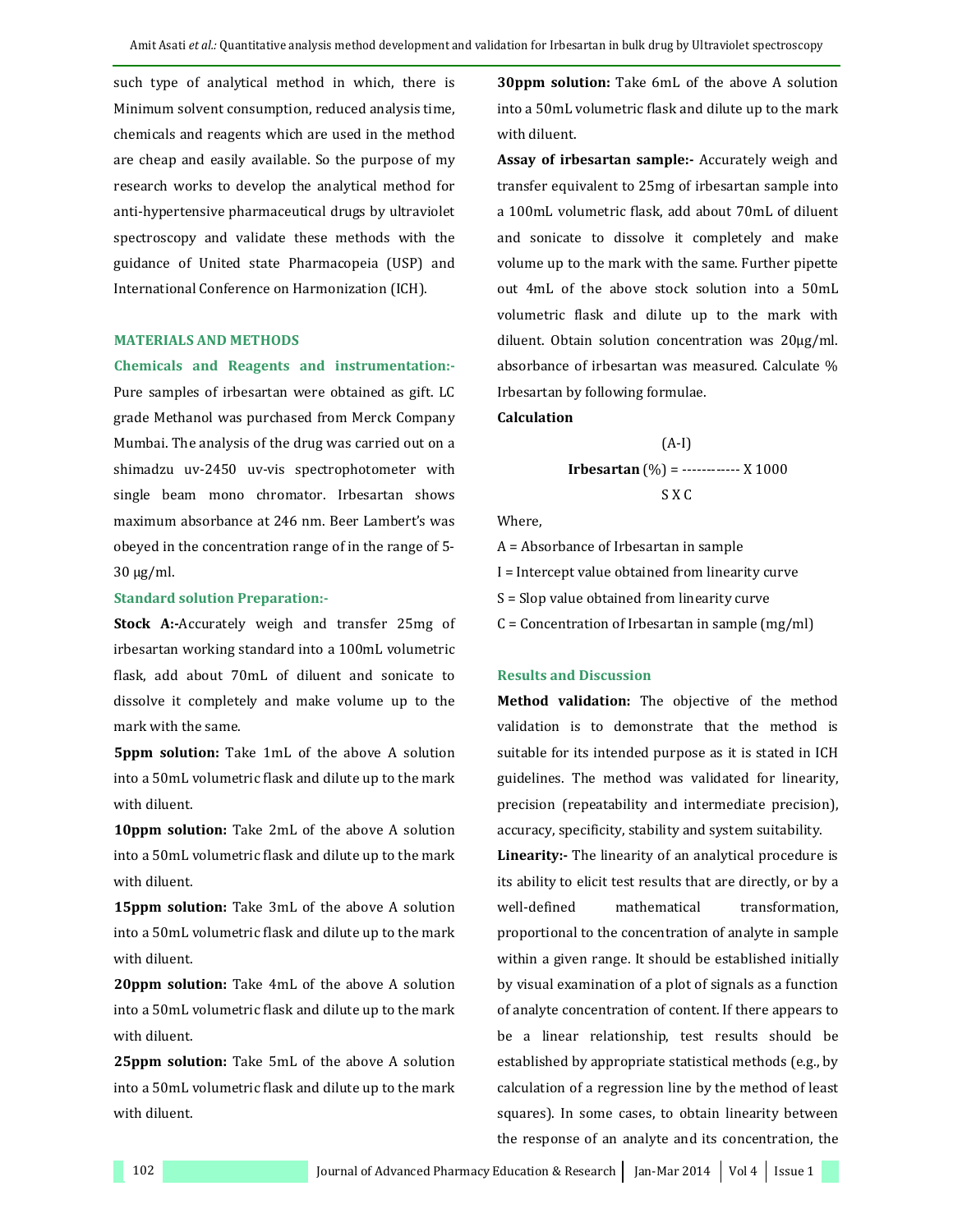test data may have to be subjected to a mathematical transformation. Data from the regression line itself may be helpful for providing mathematical estimates of the degree of linearity. The correlation coefficient, y-intercept, slope of the regression line, and residual sum of squares should be submitted.

Six standard solutions of Irbesartan were prepared from three stocks in the range of 25% to 150 % of the nominal concentration and taken absorbance once. Linearity regression analysis demonstrated the acceptability of the method for quantitative determination of Irbesartan over the concentration range of about 5ppm to 30ppm of the nominal concentration. Linearity graph was shown in Fig.2 and slope, intercept correlation factor and Regression equation were shown in Table.1

Precision:-The precision of an analytical method is the degree of agreement among individual test results when the method is applied repeatedly to multiple samplings of a homogeneous sample. The precision of an analytical method is usually expressed as the standard deviation or relative standard deviation (coefficient of variation) of a series of measurements. Precision may be a measure of either the degree of reproducibility or repeatability of the analytical method under normal operating conditions. The ICH documents recommend that repeatability should be assessed using a minimum of nine determinations covering the specified range for the procedure (i.e., three concentrations and three replicates of each concentration, or a minimum of six determinations at 100% of the test concentration).

System Repeatability: - Standard solution is prepared at three difference concentration form different stock solution 15ppm, 20ppm and 25ppm were analysed and taken absorbance on triplicate and RSD of absorbance at each level were calculated. The percentage RSD of absorbance was less than 1.0%. Result are presented in Table.2

Method repeatability: Six preparation of Irbesartan sample was analyzed from sample preparation to final results by the same analyst and the percentage RSD of

obtained results was less than 2% and obtained result were within given range  $100 \pm 2$ . Result are presented in Table.3

System Reproducibility:- Three Irbesartan sample are analysed by this method in duplicate preparation and obtain result are in Table.4

Accuracy:- It is defined as the closeness of test results obtained by the method to the true value. It may often be expressed as percent recovery by the assay of known, added amounts of analyte. Accuracy is a measure of the exactness of the analytical method. The ICH documents recommend that accuracy be assessed using a minimum of nine determinations over a minimum of three concentration levels, covering the specified range (i.e., three concentrations and three replicates of each concentration). The three different concentrations of Irbesartan standard solutions were determined from three replicate analysis, using the linear regression lines (linearity section). The deviations of the obtained results (expressed as percentage accuracy) were calculated from the true values were presented in Table.5

The average deviations from true value are less than 2.0 %.

Range:- The range obtained from Linearity, Precision and Accuracy is summarized - ibesartan-5ppm to 30ppm (25% to 150% of nominal sample concentration)

#### **CONCLUSION**

The method validation demonstrated that The Method is selective, precise, linear, and accurate for over the required concentration ranges of 5 to 30 ppm (25 to150 % of Irbesartan nominal sample concentration) for quantitative analysis of irbesartan by UV spectroscopy. So this method should be used in routine for quantitative analysis of irbesartan.

### ACKNOWLEDGEMENT

All authors are grateful for principal of sadhu vaswani college, bairagarh Bhopal for providing research centre where research work was carried out. Thanks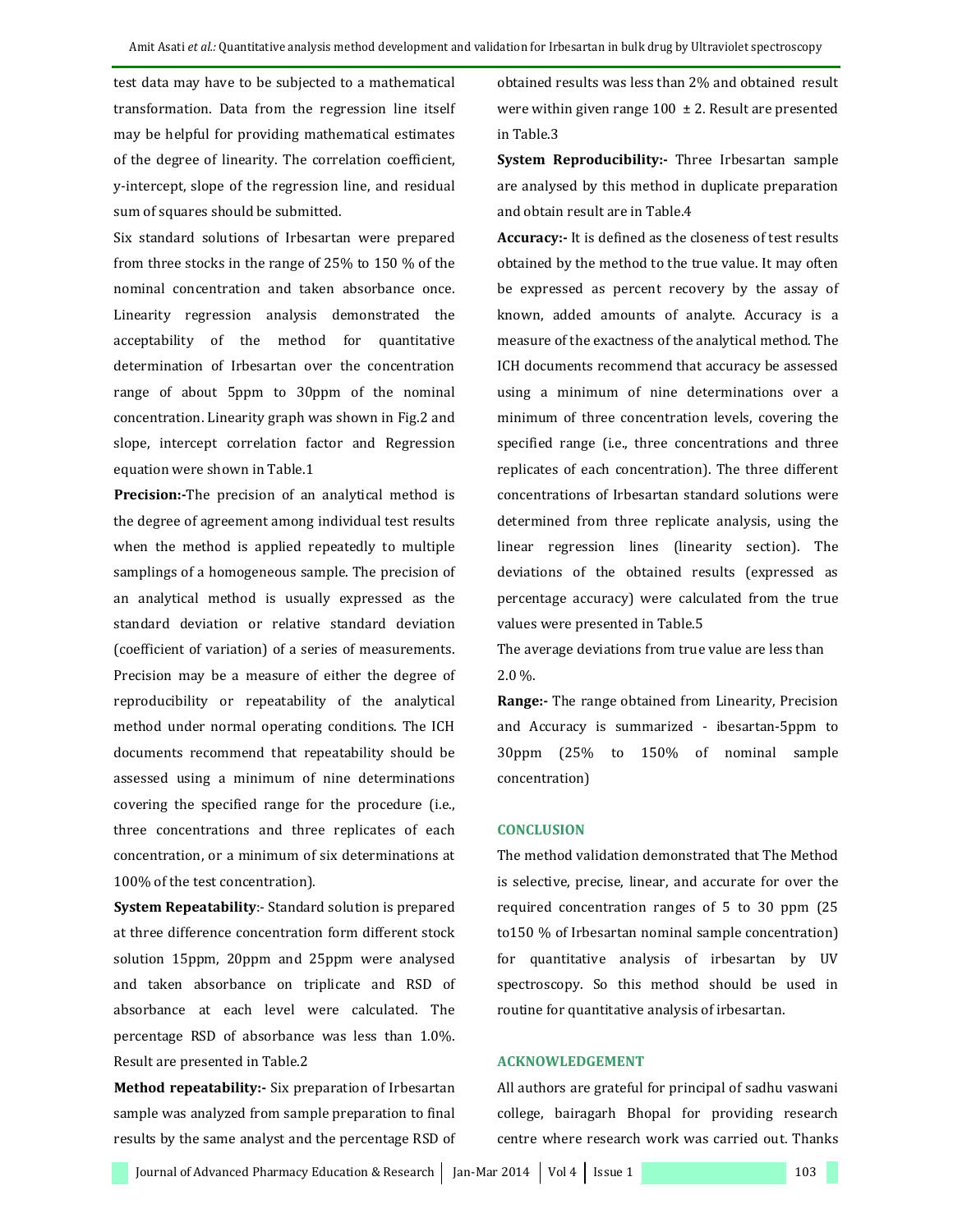to all faculty of this institute for giving all possible facilitates encouragement. Finally thanks to our family for giving moral support and confident.

| <b>Irbesartan Concentration (ppm)</b> | Irbesartan Area |
|---------------------------------------|-----------------|
| $5.04$ ppm                            | 0.1699          |
| $10.01$ ppm                           | 0.3315          |
| 15.04ppm                              | 0.5014          |
| 20.17ppm                              | 0.6655          |
| 25.02ppm                              | 0.8387          |
| 30.08ppm                              | 0.9966          |
| Slope                                 | 33.1022         |
| Intercept                             | 0.0019          |
| <b>Correlation factor</b>             | 0.9999          |

#### Table1: Linearity Data

| <b>System Repeatability</b> |                    |                   |  |  |  |
|-----------------------------|--------------------|-------------------|--|--|--|
| S <sub>No.</sub>            | Concentration(ppm) | <b>Absorbance</b> |  |  |  |
| 1                           |                    | 0.5032            |  |  |  |
| 2                           | 15.04              | 0.5066            |  |  |  |
| 3                           |                    | 0.5029            |  |  |  |
|                             | <b>RSD</b> (%)     | 0.4               |  |  |  |
| 1                           | 20.17              | 0.6737            |  |  |  |
| 2                           |                    | 0.6756            |  |  |  |
| 3                           |                    | 0.6737            |  |  |  |
|                             | <b>RSD</b> (%)     | 0.2               |  |  |  |
| 1                           |                    | 0.8387            |  |  |  |
| 2                           | 25.02              | 0.8349            |  |  |  |
| 3                           |                    | 0.8276            |  |  |  |
|                             | <b>RSD</b> (%)     | 0.7               |  |  |  |

Table 2: System Repeatability data

| <b>Method Repeatability</b> |                   |              |  |  |  |  |
|-----------------------------|-------------------|--------------|--|--|--|--|
| Concentration (ppm)         | <b>Absorbance</b> | % Irbesartan |  |  |  |  |
| 20.18                       | 0.6674            | 99.6         |  |  |  |  |
| 20.07                       | 0.6632            | 99.6         |  |  |  |  |
| 20.21                       | 0.6713            | 100.1        |  |  |  |  |
| 20.25                       | 0.6728            | 100.1        |  |  |  |  |
| 20.04                       | 0.6681            | 100.4        |  |  |  |  |
| 20.13                       | 0.6682            | 100.0        |  |  |  |  |
| Average                     |                   | 100.0        |  |  |  |  |
| <b>STDEV</b>                |                   | 0.318        |  |  |  |  |
| %RSD                        |                   | 0.3          |  |  |  |  |

|  | Table 3: Method Repeatability data |
|--|------------------------------------|
|--|------------------------------------|

| <b>Method Reproducibility</b> |                        |                |                               |                         |  |  |
|-------------------------------|------------------------|----------------|-------------------------------|-------------------------|--|--|
| S <sub>No.</sub>              | Concentration<br>(ppm) | Absorb<br>ance | $\%$<br><b>Irbesart</b><br>an | % Irbesartan<br>Average |  |  |
| Sample-I<br>Pre-I             | 20.25                  | 0.6711         | 100.0                         | 99.8                    |  |  |
| Sample-I<br>Pre-II            | 20.31                  | 0.6757         | 99.6                          |                         |  |  |
| Sample-II<br>Pre-I            | 20.15                  | 0.6694         | 100.2                         | 100.0                   |  |  |
| Sample-II<br>Pre-II           | 20.34                  | 0.6741         | 99.9                          |                         |  |  |
| Sample-III<br>Pre-I           | 20.46                  | 0.6788         | 100.0                         | 99.9                    |  |  |
| Sample-III<br>Pre-II          | 20.25                  | 0.6699         | 99.8                          |                         |  |  |

Table 4: Method Reproducibility data

**Injection Level Concentration (ppm) Area Calculated concentration (ppm) Accuracy (%)**  1 75 % 15.04 0.5032 15.145 100.71 2 | 75 % | 15.04 | 0.5066 | 15.248 | 101.39 3 0.5029 15.136 100.65 **Average** 100.9 1 100  $\frac{100}{\%}$  20.14 0.6737 20.296 100.61 2  $\begin{array}{|c|c|c|c|c|c|c|c|} \hline 20.14 & 0.6756 & 20.353 & 100.90 \ \hline \end{array}$ 3 0.6737 20.296 100.61 **Average** 100.7 1 125  $\frac{125}{\%}$  25.02 0.8387 25.280 101.06 2  $\begin{array}{|c|c|c|c|c|c|c|c|} \hline 125 & 25.02 & 0.8349 & 25.166 & 100.60 \hline \end{array}$ 3 0.8276 24.945 99.72 **Average 100.5 100.5** 





Fig 1: Irbesartan chemical Structure



Fig.2: Linearity graph